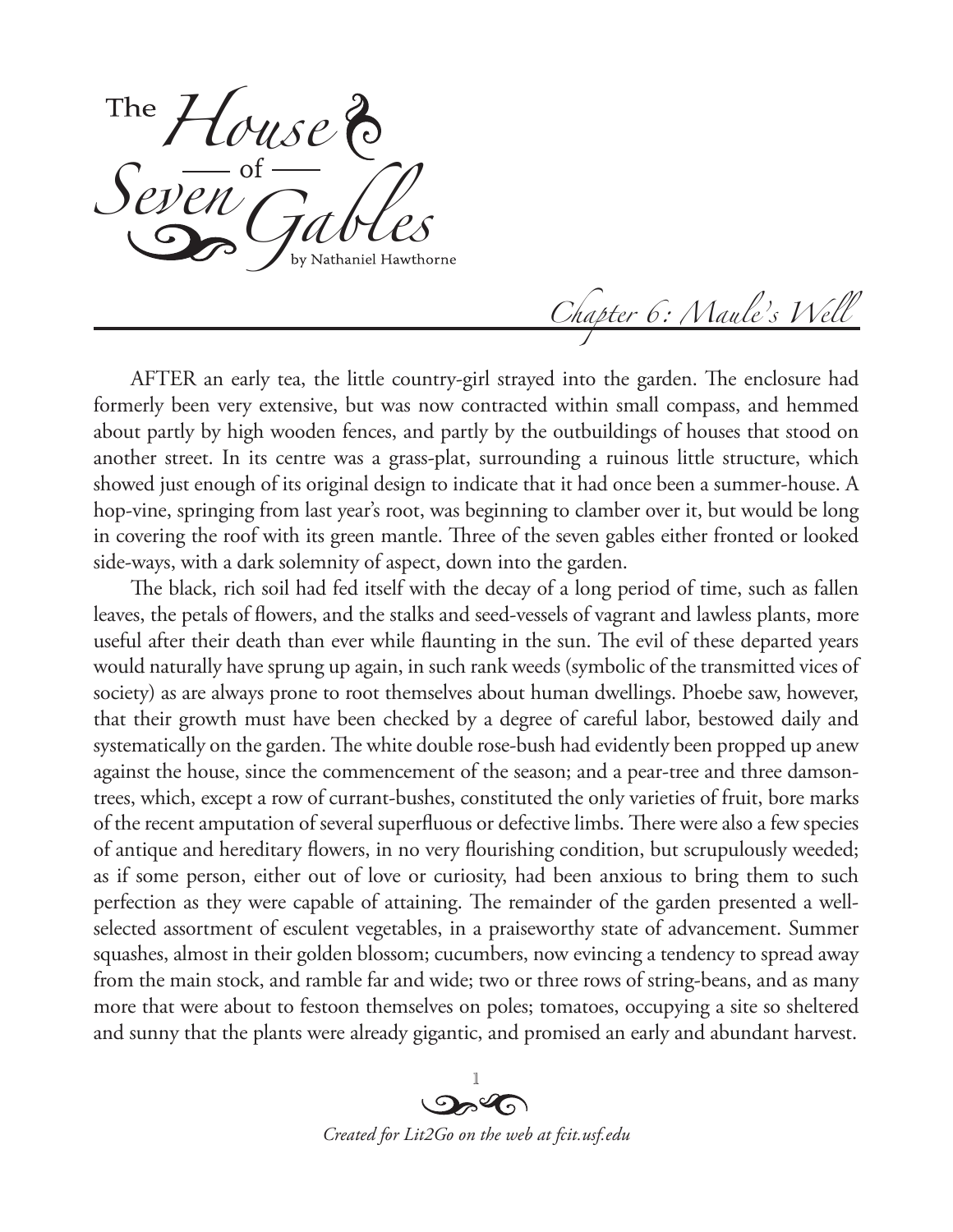Phoebe wondered whose care and toil it could have been that had planted these vegetables, and kept the soil so clean and orderly. Not, surely, her cousin Hepzibah's, who had no taste nor spirits for the lady-like employment of cultivating flowers, and — with her recluse habits, and tendency to shelter herself within the dismal shadow of the house — would hardly have come forth, under the speck of open sky, to weed and hoe among the fraternity of beans and squashes.

It being her first day of complete estrangement from rural objects, Phoebe found an unexpected charm in this little nook of grass, and foliage, and aristocratic flowers, and plebeian vegetables. The eye of Heaven seemed to look down into it pleasantly, and with a peculiar smile, as if glad to perceive that nature, elsewhere overwhelmed, and driven out of the dusty town, had here been able to retain a breathing-place. The spot acquired a somewhat wilder grace, and yet a very gentle one, from the fact that a pair of robins had built their nest in the pear-tree, and were making themselves exceedingly busy and happy in the dark intricacy of its boughs. Bees, too, — strange to say, — had thought it worth their while to come hither, possibly from the range of hives beside some farm-house miles away. How many aerial voyages might they have made, in quest of honey, or honey-laden, betwixt dawn and sunset! Yet, late as it now was, there still arose a pleasant hum out of one or two of the squash-blossoms, in the depths of which these bees were plying their golden labor. There was one other object in the garden which nature might fairly claim as her inalienable property, in spite of whatever man could do to render it his own. This was a fountain, set round with a rim of old mossy stones, and paved, in its bed, with what appeared to be a sort of mosaic-work of variously colored pebbles. The play and slight agitation of the water, in its upward gush, wrought magically with these variegated pebbles, and made a continually shifting apparition of quaint figures, vanishing too suddenly to be definable. Thence, swelling over the rim of moss-grown stones, the water stole away under the fence, through what we regret to call a gutter, rather than a channel.

Nor must we forget to mention a hen-coop of very reverend antiquity that stood in the further corner of the garden not a great way from the fountain. It now contained only Chanticleer, his two wives and a solitary chicken. All of them were pure specimens of a breed which had been transmitted down as an heirloom in the Pyncheon family, and were said, while in their prime, to have attained almost the size of turkeys, and, on the score of delicate flesh, to be fit for a prince's table. In proof of the authenticity of this legendary renown, Hepzibah could have exhibited the shell of a great egg, which an ostrich need hardly have been ashamed of. Be that as it might, the hens were now scarcely larger than pigeons, and had a queer, rusty, withered aspect, and a gouty kind of movement, and a sleepy and melancholy tone throughout

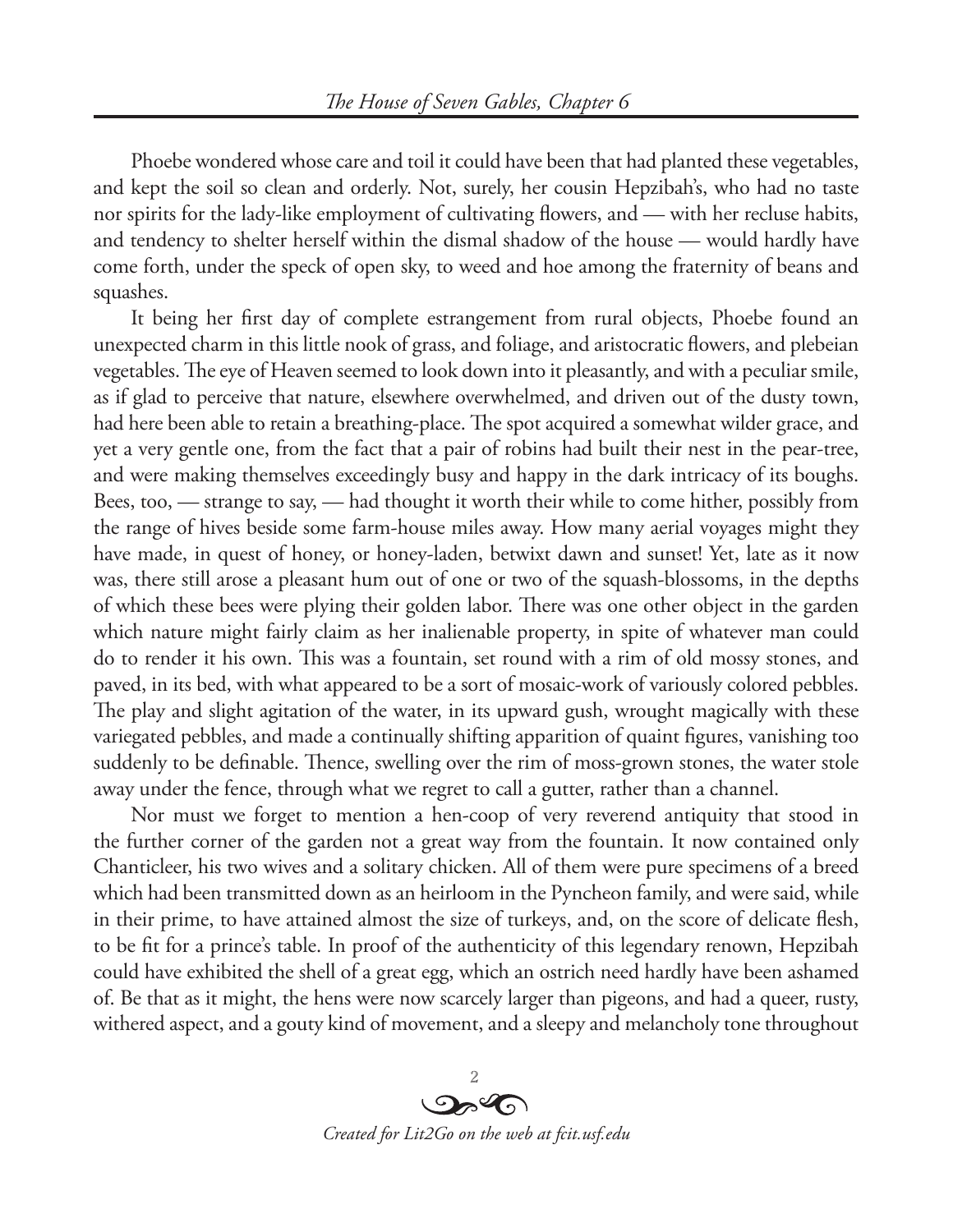all the variations of their clucking and cackling. It was evident that the race had degenerated, like many a noble race besides, in consequence of too strict a watchfulness to keep it pure. These feathered people had existed too long in their distinct variety; a fact of which the present representatives, judging by their lugubrious deportment, seemed to be aware. They themselves alive, unquestionably, and laid now and then an egg, and hatched a chicken; not for any pleasure of their own, but that the world might not absolutely lose what had once been so admirable a breed of fowls. The distinguishing mark of the hens was a crest of lamentably scanty growth, in these latter days, but so oddly and wickedly analogous to Hepzibah's turban, that Phoebe — to the poignant distress of her conscience, but inevitably — was led to fancy a general resemblance betwixt these forlorn bipeds and her respectable relative.

The girl ran into the house to get some crumbs of bread, cold potatoes, and other such scraps as were suitable to the accommodating appetite of fowls. Returning, she gave a peculiar call, which they seemed to recognize. The chicken crept through the pales of the coop, and ran, with some show of liveliness, to her feet; while Chanticleer and the ladies of his household regarded her with queer, sidelong glances, and then croaked one to another, as if communicating their sage opinions of her character. So wise, as well as antique, was their aspect, as to give color to the idea, not merely that they were the descendants of a timehonored race, but that they had existed, in their individual capacity, ever since the House of the Seven Gables was founded, and were somehow mixed up with its destiny. They were a species of tutelary sprite, or Banshee; although winged and feathered differently from most other guardian angels.

"Here, you odd little chicken!" said Phoebe; "here are some nice crumbs for you!"

The chicken, hereupon, though almost as venerable in appearance as its mother, possessing, indeed, the whole antiquity of its progenitors, in miniature, — mustered vivacity enough to flutter upward and alight on Phoebe's shoulder.

"That little fowl pays you a high compliment!" said a voice behind Phoebe.

Turning quickly, she was surprised at sight of a young man, who had found access into the garden by a door opening out of another gable than that whence she had emerged. He held a hoe in his hand, and, while Phoebe was gone in quest of the crumbs, had begun to busy himself with drawing up fresh earth about the roots of the tomatoes.

"The chicken really treats you like an old acquaintance," continued he, in a quiet way, while a smile made his face pleasanter than Phoebe at first fancied it. "Those venerable personages in the coop, too, seem very affably disposed. You are lucky to be in their good graces so soon! They have known me much longer, but never honor me with any familiarity, though hardly a

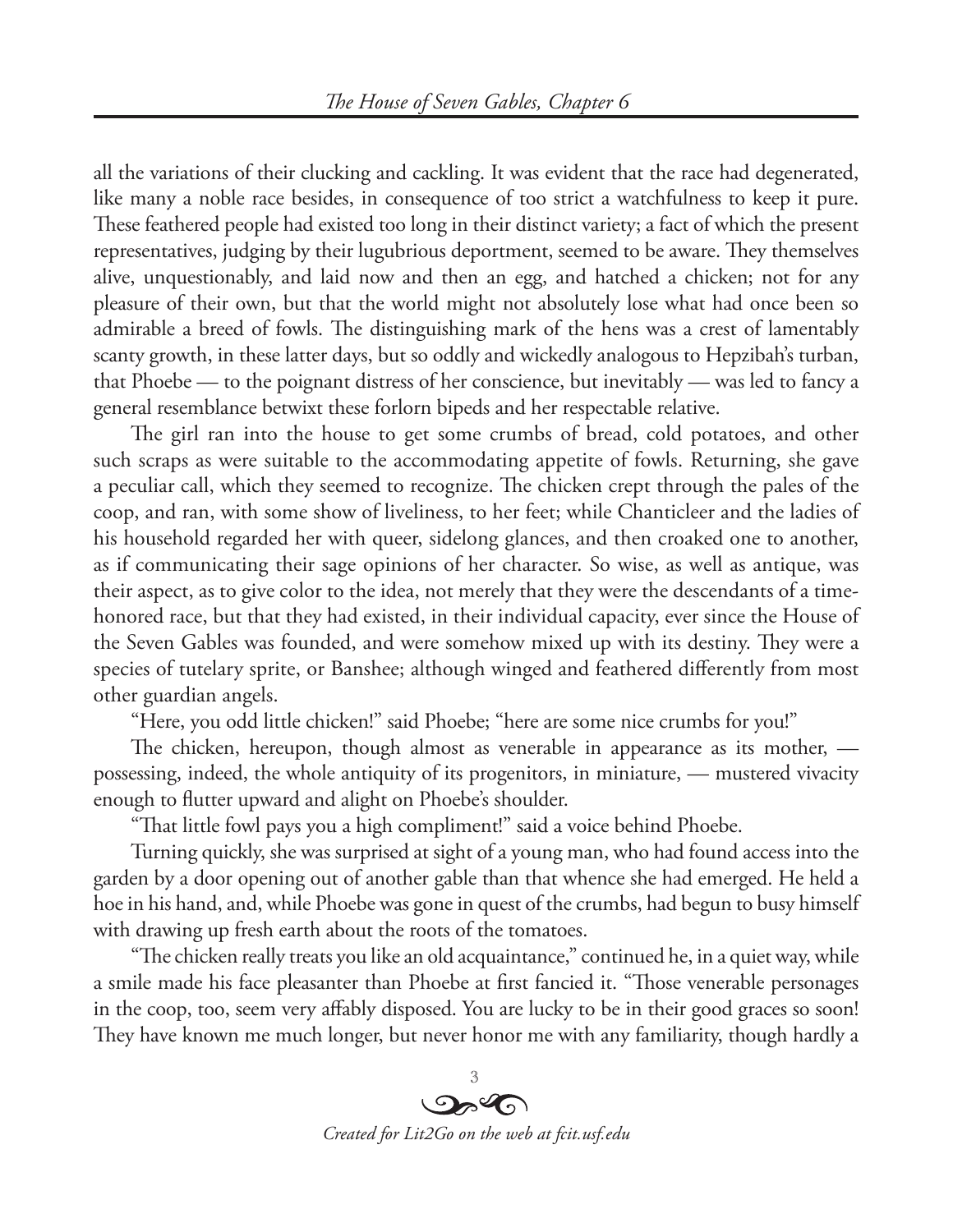day passes without my bringing them food. Miss Hepzibah, I suppose, will interweave the fact with her other traditions, and set it down that the fowls know you to be a Pyncheon!"

"The secret is," said Phoebe, smiling, "that I have learned how to talk with hens and chickens."

"Ah! But these hens," answered the young man, — "these hens of aristocratic lineage would scorn to understand the vulgar language of a barn-yard fowl. I prefer to think, — and so would Miss Hepzibah, — that they recognize the family tone. For you are a Pyncheon?"

"My name is Phoebe Pyncheon," said the girl, with a manner of some reserve; for she was aware that her new acquaintance could be no other than the daguerreotypist, of whose lawless propensities the old maid had given her a disagreeable idea. "I did not know that my cousin Hepzibah's garden was under another person's care."

"Yes," said Holgrave, "I dig, and hoe, and weed, in this black old earth, for the sake of refreshing myself with what little nature and simplicity may be left in it, after men have so long sown and reaped here. I turn up the earth by way of pastime. My sober occupation, so far as I have any, is with a lighter material. In short, I make pictures out of sunshine; and, not to be too much dazzled with my own trade, I have prevailed with Miss Hepzibah to let me lodge in one of these dusky gables. It is like a bandage over one's eyes, to come into it. But would you like to see a specimen of my productions?"

"A daguerreotype likeness, do you mean?" asked Phoebe, with less reserve; for, in spite of prejudice, her own youthfulness sprang forward to meet his. "I don't much like pictures of that sort — they are so hard and stern; besides dodging away from the eye, and trying to escape altogether. They are conscious of looking very unamiable, I suppose, and therefore hate to be seen."

"If you would permit me," said the artist, looking at Phoebe, "I should like to try whether the daguerreotype can bring out disagreeable traits on a perfectly amiable face. But there certainly is truth in what you have said. Most of my likenesses do look unamiable; but the very sufficient reason, I fancy, is because the originals are so. There is a wonderful insight in Heaven's broad and simple sunshine. While we give it credit only for depicting the merest surface, it actually brings out the secret character with a truth that no painter would ever venture upon, even could he detect it. There is, at least, no flattery in my humble line of art. Now, here is a likeness which I have taken over and over again, and still with no better result. Yet the original wears, to common eyes, a very different expression. It would gratify me to have your judgment on this character."

He exhibited a daguerreotype miniature, in a morocco case. Phoebe merely glanced at it, and gave it back.

4  $\mathcal{P}(\mathcal{A})$ *Created for Lit2Go on the web at fcit.usf.edu*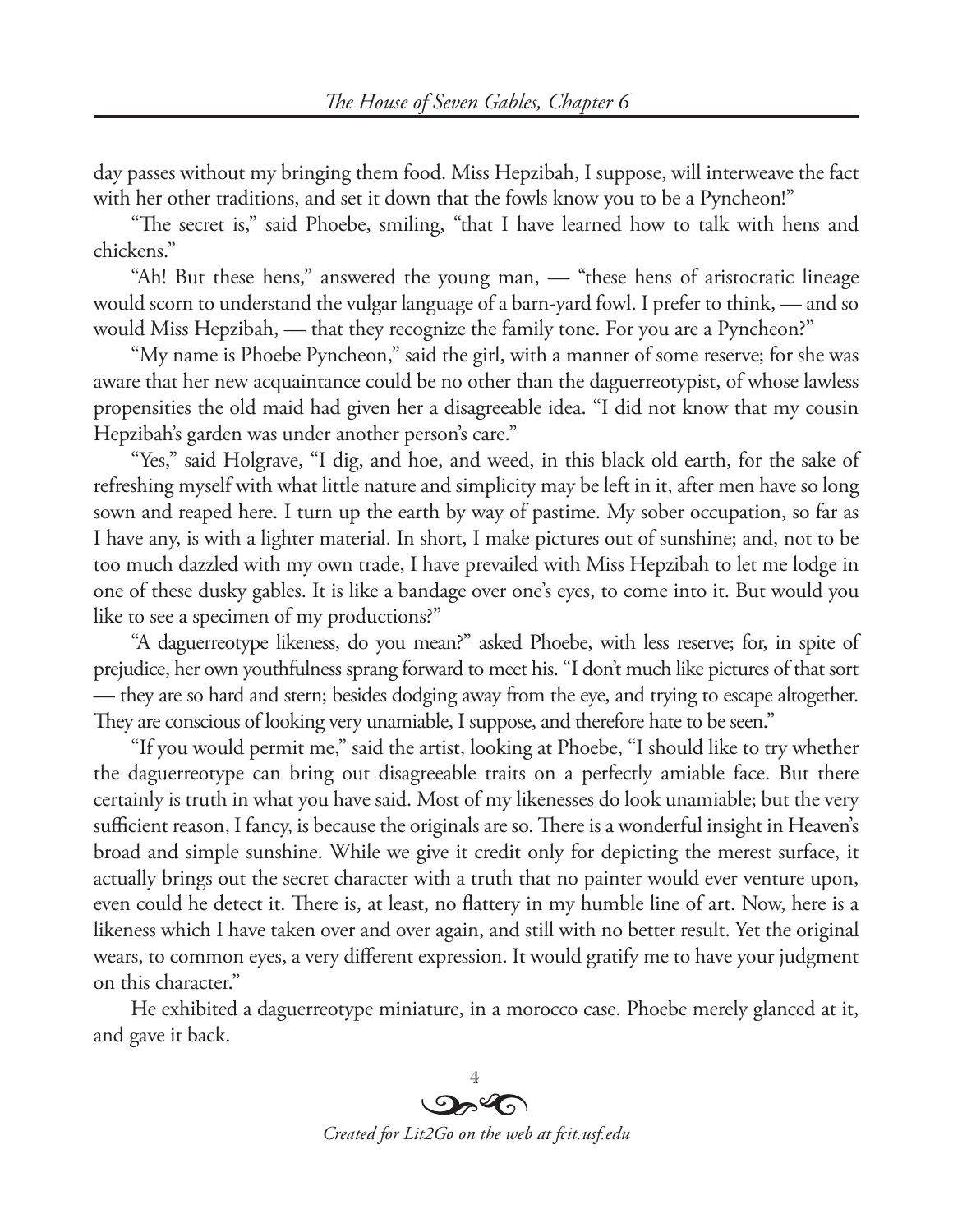"I know the face," she replied; "for its stern eye has been following me about, all day. It is my Puritan ancestor, who hangs yonder in the parlor. To be sure, you have found some way of copying the portrait without its black velvet cap and gray beard, and have given him a modern coat and satin cravat, instead of his cloak and band. I don't think him improved by your alterations."

"You would have seen other differences, had you looked a little longer," said Holgrave, laughing, yet apparently much struck. "I can assure you that this is a modern face, and one which you will very probably meet. Now, the remarkable point is that the original wears, to the world's eye, — and, for aught I know, to his most intimate friends, — an exceedingly pleasant countenance, indicative of benevolence, openness of heart, sunny good-humor, and other praiseworthy qualities of that cast. The sun, as you see, tells quite another story, and will not be coaxed out of it, after half a dozen patient attempts on my part. Here we have the man, sly, subtle, hard, imperious, and, withal, cold as ice. Look at that eye! Would you like to be at its mercy? At that mouth! Could it ever smile? And yet, if you could only see the benign smile of the original! It is so much the more unfortunate, as he is a public character of some eminence, and the likeness was intended to be engraved."

"Well, I don't wish to see it any more," observed Phoebe, turning away her eyes. "It is certainly very like the old portrait. But my cousin Hepzibah has another picture, — a miniature. If the original is still in the world, I think he might defy the sun to make him look stern and hard."

"You have seen that picture, then!" exclaimed the artist, with an expression of much interest. "I never did, but have a great curiosity to do so. And you judge favorably of the face?"

"There never was a sweeter one," said Phoebe. "It is almost too soft and gentle for a man's."

"Is there nothing wild in the eye?" continued Holgrave, so earnestly that it embarrassed Phoebe, as did also the quiet freedom with which he presumed on their so recent acquaintance. "Is there nothing dark or sinister, anywhere? Could you not conceive the original to have been guilty of a great crime?"

"It is nonsense," said Phoebe, a little impatiently, "for us to talk about a picture which you have never seen. You mistake it for some other. A crime, indeed! Since you are a friend of my cousin Hepzibah's, you should ask her to show you the picture."

"It will suit my purpose still better to see the original," replied the daguerreotypist, coolly. "As to his character, we need not discuss its points; they have already been settled by a competent tribunal, or one which called itself competent. But, stay! Do not go yet, if you please! I have a proposition to make you."

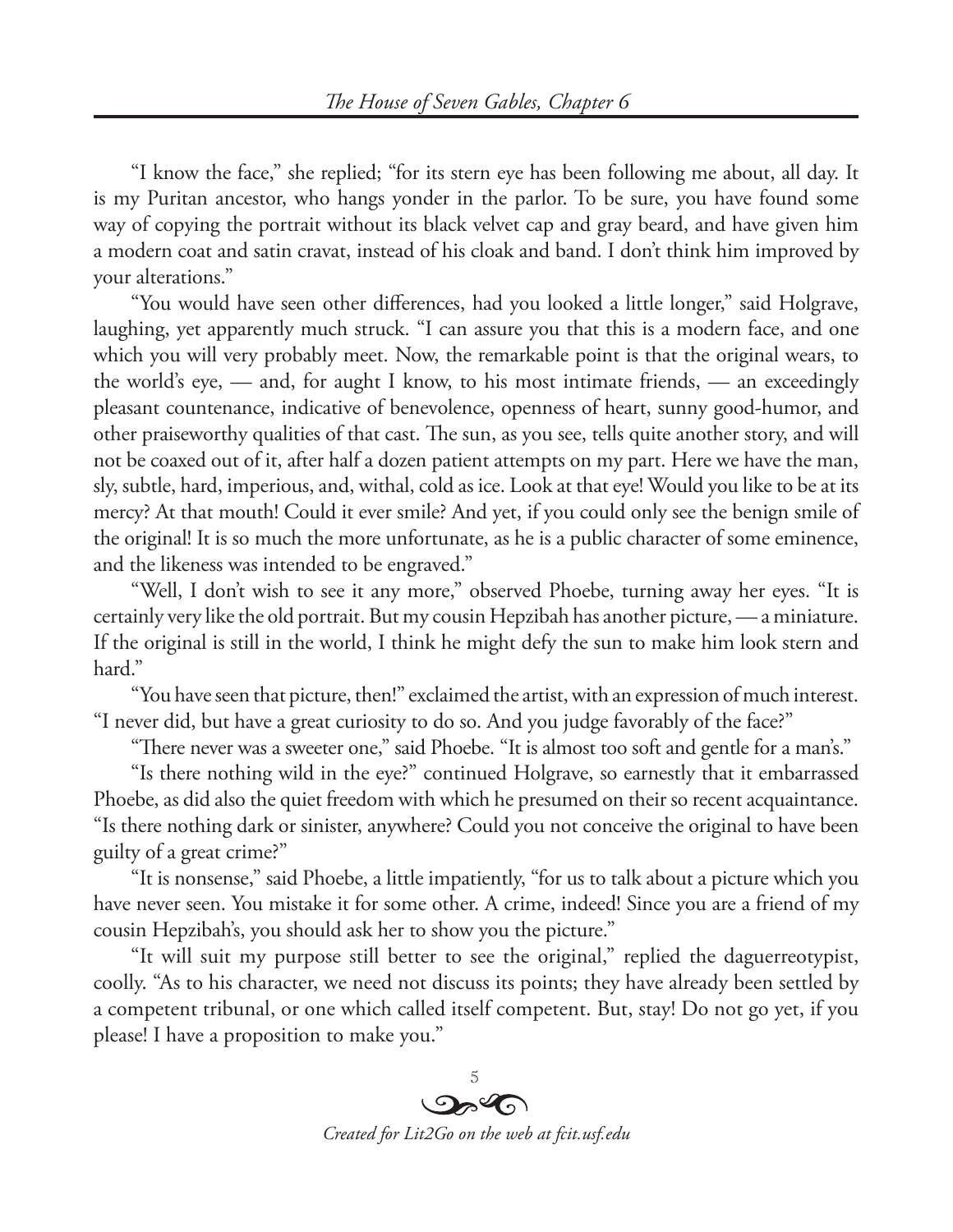Phoebe was on the point of retreating, but turned back, with some hesitation; for she did not exactly comprehend his manner, although, on better observation, its feature seemed rather to be lack of ceremony than any approach to offensive rudeness. There was an odd kind of authority, too, in what he now proceeded to say, rather as if the garden were his own than a place to which he was admitted merely by Hepzibah's courtesy.

"If agreeable to you," he observed, "it would give me pleasure to turn over these flowers, and those ancient and respectable fowls, to your care. Coming fresh from country air and occupations, you will soon feel the need of some such out-of-door employment. My own sphere does not so much lie among flowers. You can trim and tend them, therefore, as you please; and I will ask only the least trifle of a blossom, now and then, in exchange for all the good, honest kitchen-vegetables with which I propose to enrich Miss Hepzibah's table. So we will be fellow-laborers, somewhat on the community system."

Silently, and rather surprised at her own compliance, Phoebe accordingly betook herself to weeding a flower-bed, but busied herself still more with cogitations respecting this young man, with whom she so unexpectedly found herself on terms approaching to familiarity. She did not altogether like him. His character perplexed the little country-girl, as it might a more practised observer; for, while the tone of his conversation had generally been playful, the impression left on her mind was that of gravity, and, except as his youth modified it, almost sternness. She rebelled, as it were, against a certain magnetic element in the artist's nature, which he exercised towards her, possibly without being conscious of it.

After a little while, the twilight, deepened by the shadows of the fruit-trees, and the surrounding buildings, threw an obscurity over the garden.

"There," said Holgrave, "it is time to give over work! That last stroke of the hoe has cut off a bean-stalk. Good-night, Miss Phoebe Pyncheon! Any bright day, if you will put one of those rosebuds in your hair, and come to my rooms in Central-street, I will seize the purest ray of sunshine, and make a picture of the flower and its wearer."

He retired towards his own solitary gable, but turned his head, on reaching the door, and called to Phoebe, with a tone which certainly had laughter in it, yet which seemed to be more than half in earnest.

"Be careful not to drink at Maule's well!" said he. "Neither drink nor bathe your face in it!"

"Maule's well!" answered Phoebe. "Is that it with the rim of mossy stones? I have no thought of drinking there — but why not?"

"Oh," rejoined the daguerreotypist, "because, like an old lady's cup of tea, it is water bewitched!"

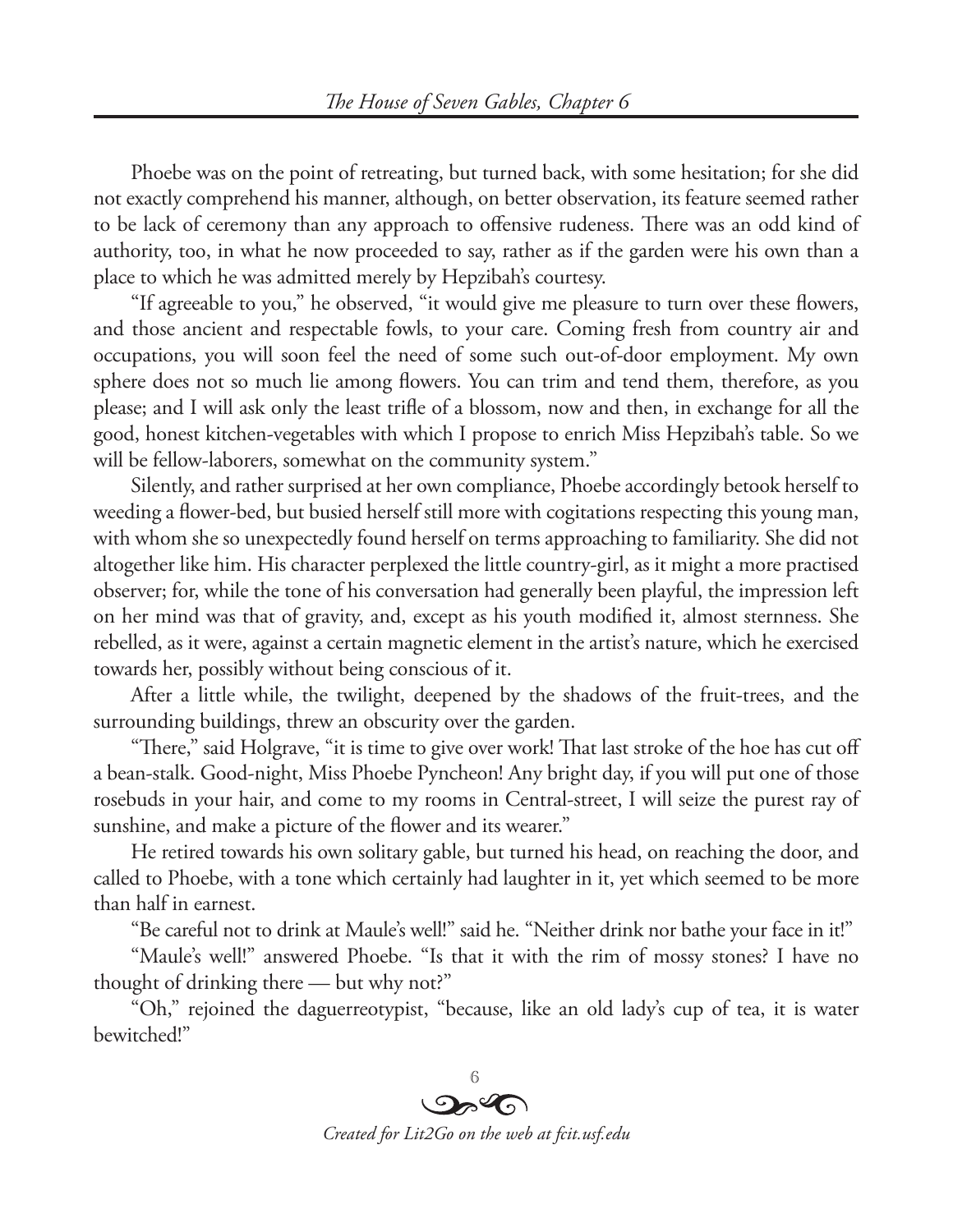He vanished; and Phoebe, lingering a moment, saw a glimmering light, and then the steady beam of a lamp, in a chamber of the gable. On returning into Hepzibah's department of the house, she found the low-studded parlor so dim and dusky that her eyes could not penetrate the interior. She was indistinctly aware, however, that the gaunt figure of the old gentlewoman was sitting in one of the straight-backed chairs, a little withdrawn from the window, the faint gleam of which showed the blanched paleness of her cheek, turned sideway towards a corner.

"Shall I light a lamp, Cousin Hepzibah?" she asked.

"Do, if you please, my dear child," answered Hepzibah. "But put it on the table in the corner of the passage. My eyes are weak, and I can seldom bear the lamp-light on them."

What an instrument is the human voice! How wonderfully responsive to every emotion of the human soul! In Hepzibah's tone, at that moment, there was a certain rich depth and moisture, as if the words, common-place as they were, had been steeped in the warmth of her heart. Again, while lighting the lamp in the kitchen, Phoebe fancied that her cousin spoke to her.

"In a moment, cousin!" answered the girl. "These matches just glimmer, and go out."

But, instead of a response from Hepzibah, she seemed to hear the murmur of an unknown voice. It was strangely indistinct, however, and less like articulate words than an unshaped sound, such as would be the utterance of feeling and sympathy, rather than of the intellect. So vague was it, that its impression or echo in Phoebe's mind was that of unreality. She concluded that she must have mistaken some other sound for that of the human voice; or else that it was altogether in her fancy.

She set the lighted lamp in the passage, and again entered the parlor. Hepzibah's form, though its sable outline mingled with the dusk, was now less imperfectly visible. In the remoter parts of the room, however, its walls being so ill adapted to reflect light, there was nearly the same obscurity as before.

"Cousin," said Phoebe, "did you speak to me just now?"

"No, child!" replied Hepzibah.

Fewer words than before, but with the same mysterious music in them! Mellow, melancholy, yet not mournful, the tone seemed to gush up out of the deep well of Hepzibah's heart, all steeped in its profoundest emotion. There was a tremor in it, too, that — as all strong feeling is electric partly communicated itself to Phoebe. The girl sat silently for a moment. But soon, her senses being very acute, she became conscious of an irregular respiration in an obscure corner of the room. Her physical organization, moreover, being at once delicate and healthy, gave her a perception, operating with almost the effect of a spiritual medium, that somebody was near at hand.